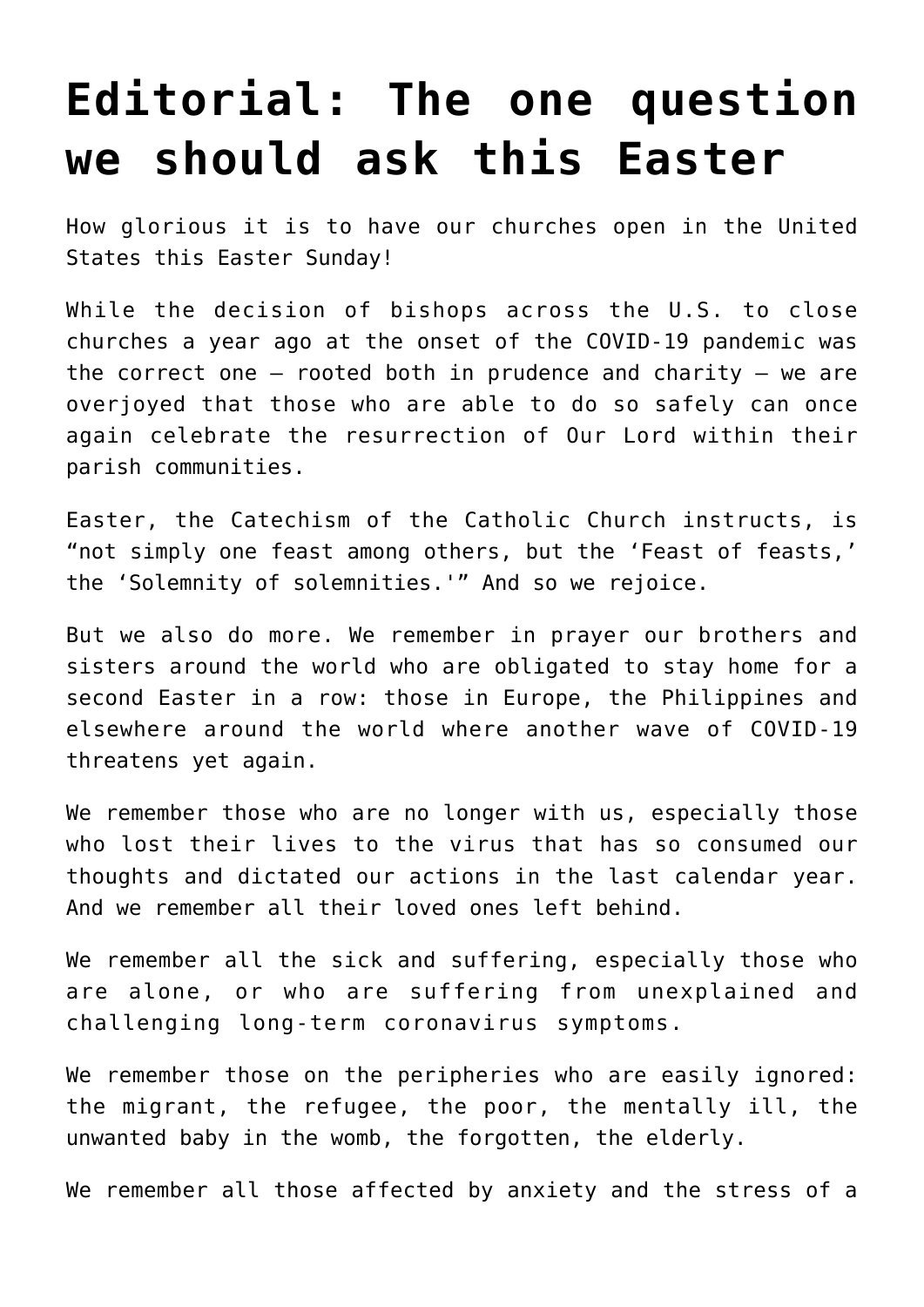year lived in constant uncertainty and fear, even those who might not realize it.

We remember all those suffering from violence around the world, including the victims in the horrific supermarket shooting in Boulder, Colorado; the victims of the shootings in Georgia, many of whom were Asian American; and all affected by the violent coup in Myanmar.

We remember all those suffering economically, who are dealing with unemployment or struggling to make ends meet.

We remember all those who, for one reason or another, lack the faith, hope and love that are especially present during the Easter season.

And yet we know that just remembering is not enough. Our prayers are not enough. We are called to discipleship — and Jesus told his disciples exactly what that meant. "I give you a new commandment: love one another. As I have loved you, so you also should love one another," he said. "This is how all will know that you are my disciples, if you have love for one another" (Jn 13:34-35).

And so, while many worthwhile books and programs exist to help us grow deeper in relationship with Christ and help us along the path of lifelong discipleship, there is one fundamental question that should be at the center of all we do as Christians: Have I loved enough?

This is a critical question for both individuals and parish communities, especially as we approach the end of this pandemic. More specifically, we might ask ourselves: Have I called the families of those who have lost loved ones from COVID-19, or in other ways, this year? Have I offered to support those who are ill by bringing them food, medicine or other provisions? Have I reached out to my brothers and sisters in faith whom I have not seen recently and invited them to reconnect with the community? Have I worked in